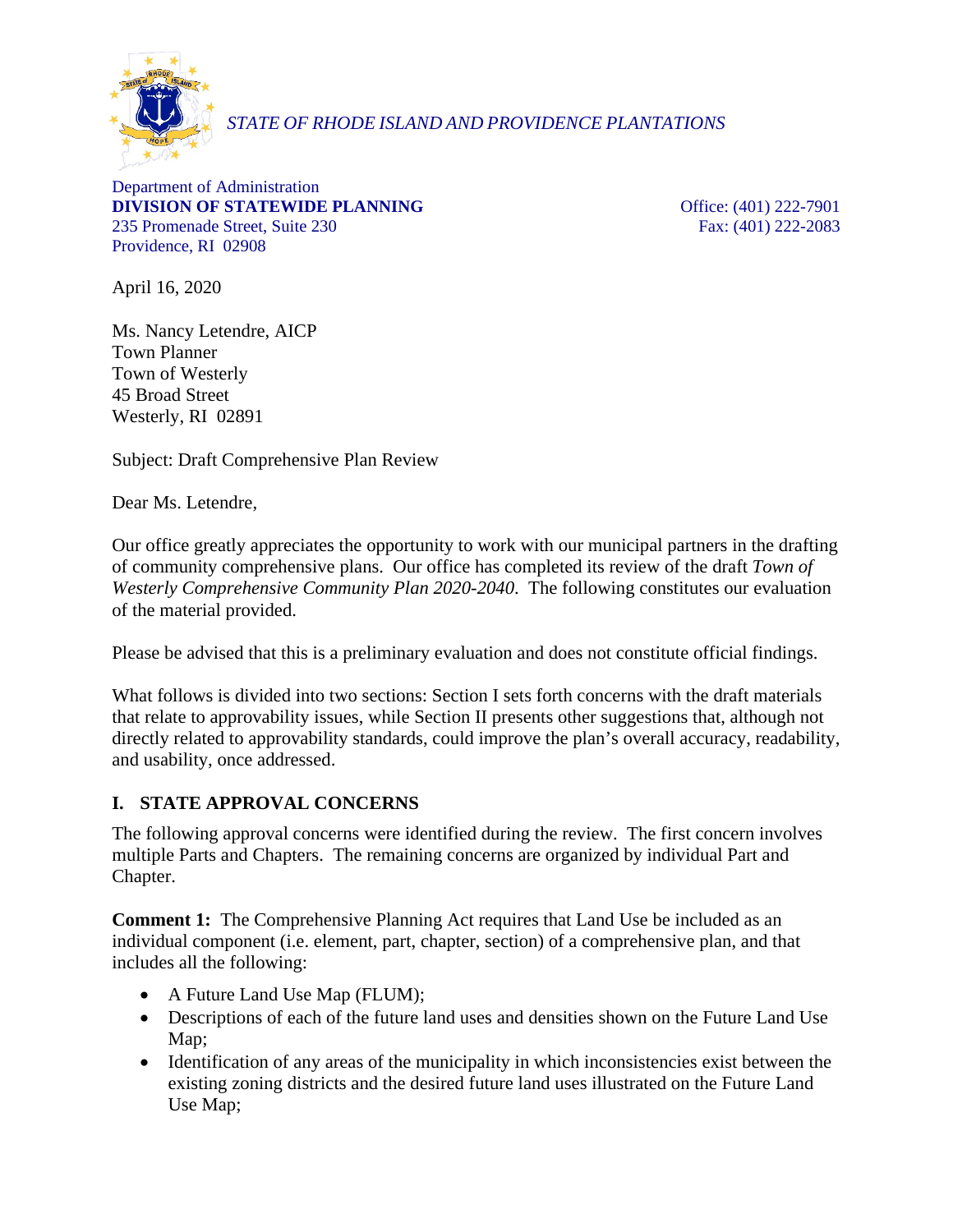• Proposed resolutions for any inconsistencies that exist between the existing zoning districts and the Future Land Use Map and categories;

The draft Plan does not satisfy this standard in several respects:

- 1) The draft Plan does not include an individual Land Use component; rather, it presents land use in Part I, Chapter 2; Part III, Chapter 10; and Part IV, Mapped Figures.
- 2) The draft Plan does not include descriptions of each of the future land uses and densities shown on the FLUM.
- 3) The draft Plan does not include all the land use categories required to be depicted on the FLUM; namely, "significant existing, permanently protected outdoor recreational areas."
- 4) The draft Plan does not include identification of any areas of the municipality in which inconsistencies exist between the existing zoning districts and the desired future land use.

In order to receive State approval, the final plan must address each of the items listed above. With regard to 4), we offer the following guidance:

If inconsistencies are found, the Plan must:

- Clearly delineate, on a map, the areas that have been determined to be inconsistent;
- Identify the existing zoning in the areas that have been determined to be inconsistent; and
- Identify the future land use designations of areas that have been determined to be inconsistent.

For any inconsistencies between the existing zoning districts and the Future Land Use Map and land use categories, the comprehensive plan must propose resolutions by selecting and discussing one of the following options:

- Propose to change the zoning of a particular area to an existing zoning district that is consistent with the future land use designation, giving a brief description of the zoning district that includes the allowed uses; or
- Propose the creation of a new zoning district that would achieve consistency with the future land use designation, and the application of the new district to the inconsistent area, giving a brief description of the intended zoning district that includes the expected allowed uses.

With the completion of this analysis, the final Plan should update page 34, Subsection 2.7.2 – Zoning Inconsistencies, where the draft Plan states: "Several inconsistencies were identified between the current Zoning Ordinance, the official Zoning Map effective July 1, 2019, and the *prior* Future Land Use Map" [ital. ours].

## **Part I Vision & Strategies**

## **Chapter 2: Overview**

**Comment 2:** The draft Plan appears to be internally inconsistent with respect to housing, density, sprawl, and population. Subsection 2.7.3 – Residential Density and Neighborhood Planning (page 35) includes the following statements:

• At buildout in the year 2038, the total number of year-round housing units in the Town is projected to be 14,188. (The Housing chapter reports 10,648 non-seasonally occupied units, and 12,695 total units as of 2017.)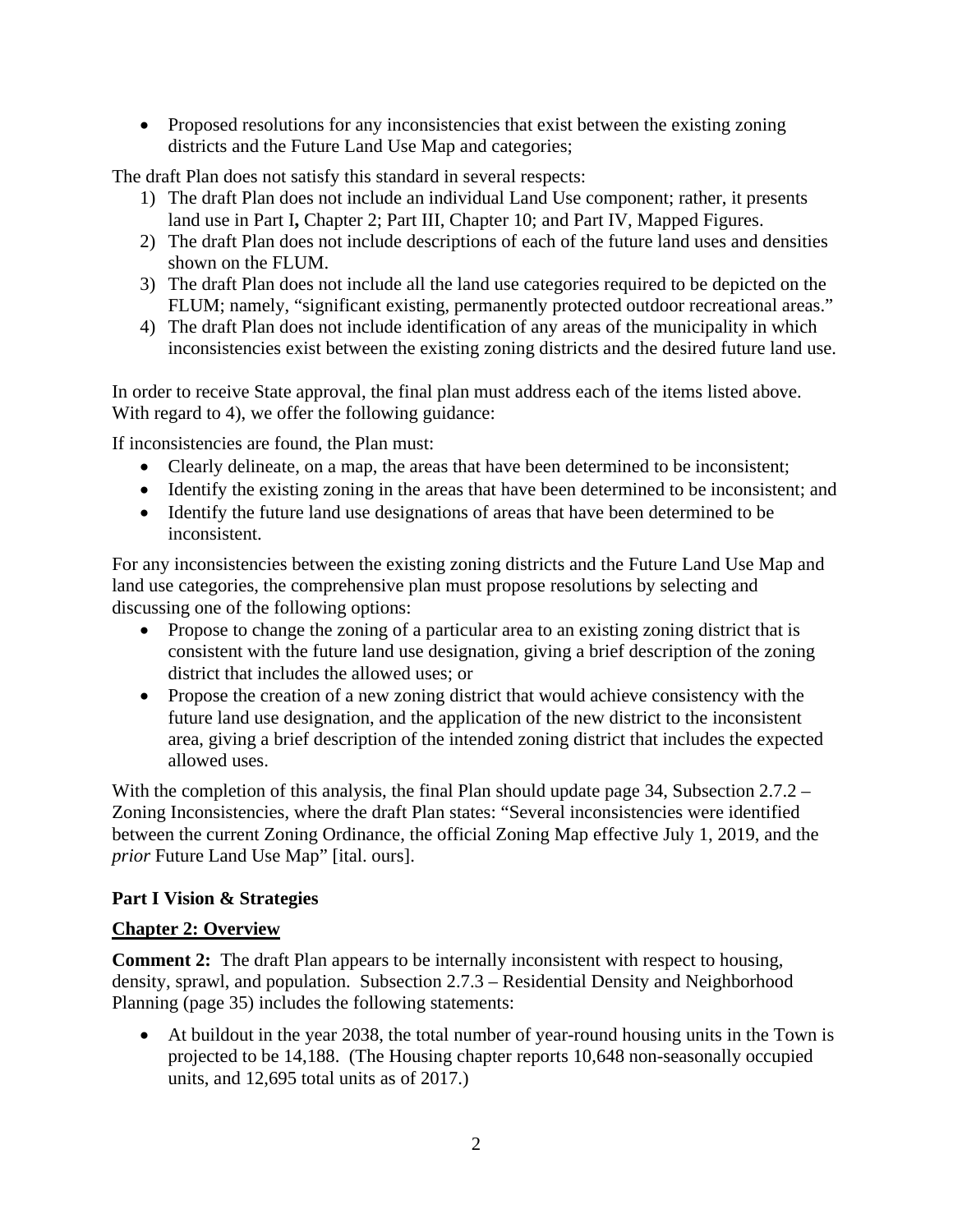- Based on population growth, the Town of Westerly will need approximately more than 16,000 housing units by the year 2040.
- Westerly under current zoning indicates a capacity of an additional 1,868 housing units.
- It is no longer necessary to further change the zoning districts or the regulations applicable within each district to control future growth.
- ...any change in residential density shall be addressed through future neighborhood planning initiatives and not through general zoning district changes.
- This Plan's recommendation with respect to generally not increasing density is a deliberate attempt to responsibly limit residential sprawl. Instead this Plan encourages sustainable growth, including residential density intensification, through neighborhood plans where the public utilities and infrastructure are in place. Mixed-use and in-fill development *at increased densities*…[ital. ours]

With respect to "neighborhood plans," the draft Plan defines them as, "A document presenting a vision and strategy to guide change within a contiguous, often predominantly residential portion of an urban area." Many of the Plan's actions involve the creation of neighborhood plans at some future time. How will these plans be coordinated with the Comprehensive Plan? Will they become amendments to, or propose amendments to, the Plan? How can a "document presenting a vision and strategy" address changes to residential density without any zoning changes (fifth bullet above)?

With respect to the last bullet and limiting sprawl, the buildout analysis identifies over 2,500 acres of residentially-developable land, of which only 175 acres is zoned high-density. Furthermore, "mixed-use" is mentioned as a way to increase density, but Table 1-2 Zoning Districts 2019 does not include a mixed-use zoning district.

The final Plan will need to resolve or explain these apparent discrepancies and omissions. Additionally, the Town will need to ensure that all subsequent references and projections are consistent throughout the document.

## **Part II Implementation (and Part I, Chapter 3: Goals, Policies, and Actions)**

**Comment 3:** Action ECON-1.3.B "Revise the Zoning Ordinance to prohibit the expansion of the GC, GI, HC, MC, ORAT, P-15, SC-G, and SC-WH zoning district boundaries to prevent commercial sprawl while promoting better utilization of existing district (*sic*)" appears to be proposing a legally-unenforceable action. Specifically, ordinances cannot prohibit future amendments to them. The mechanism for restricting future expansion of commercial districts is the Comprehensive Plan, especially the Future Land Use Map. Indeed, we note that Subsection 2.7.6 – Commercial and Industrial Buildout is quite explicit in stating, "This Plan prohibits the expansion of commercial and industrial zoning districts." For the final Plan, this action will either need to be revised or deleted.

Also, while not an approvability issue, what does the Town mean by "promoting better utilization of existing district[s]"? If the Town is referring to infill, it would be helpful to clearly state so, and include specific actions that could be taken to promote infill development.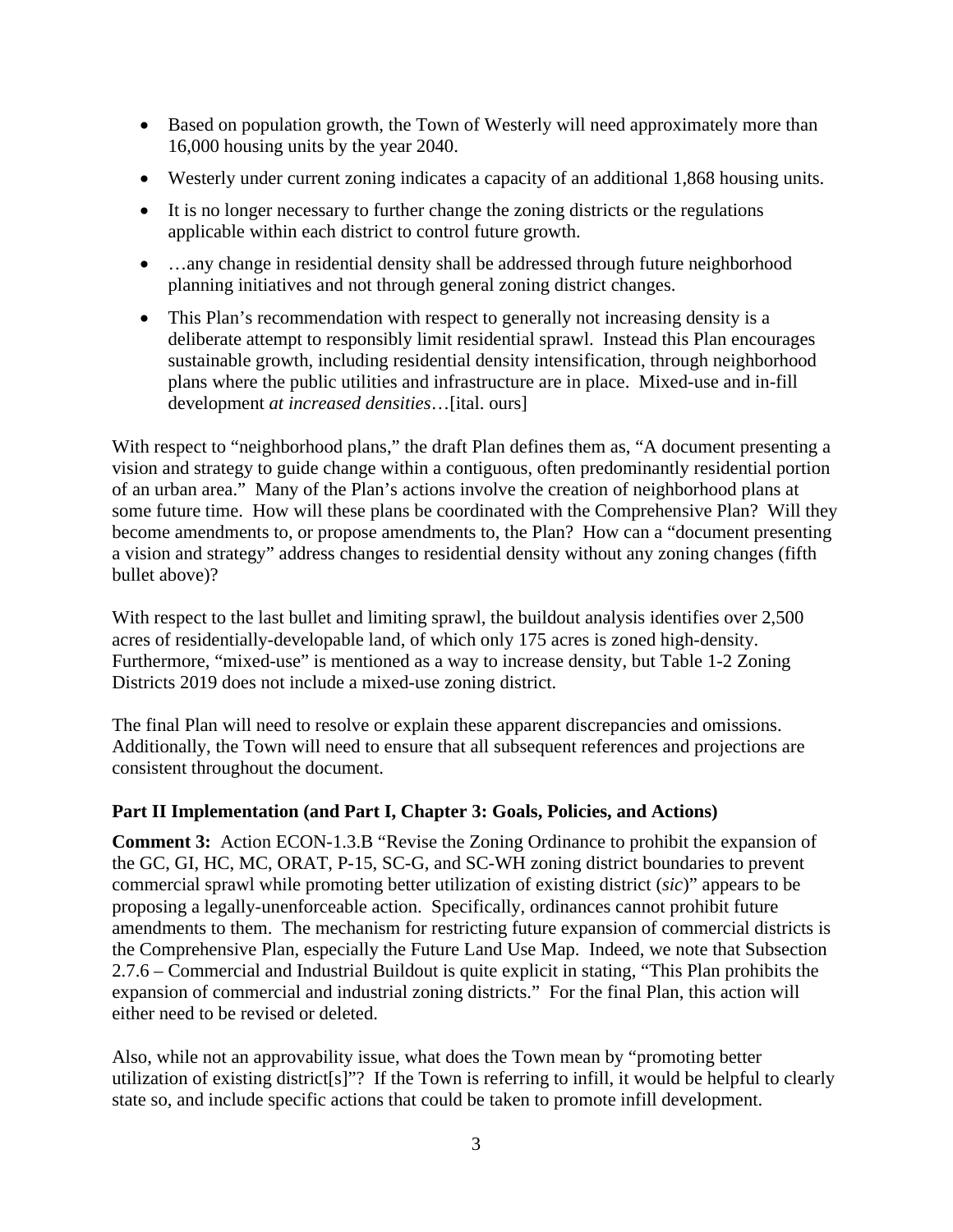**Comment 4:** Neither the Implementation Program nor Chapter 3: Goals, Policies, and Actions includes a section on Land Use. The *Comprehensive Planning Standards Manual* requires that comprehensive plans include goals that embody the State's goals for land use, policies to support each goal, and implementation actions within the Implementation Program that address:

- Promoting orderly growth and development;
- Ensuring that municipal land use regulations are consistent with the goals and policies set forth within the comprehensive plan; and
- Amending the zoning ordinance and map to provide consistency with the comprehensive plan, if applicable.

## **Part III: Inventory & Analysis**

## **Chapter 2: Open Space and Recreation**

**Comment 5:** The *Comprehensive Planning Standards Manual* requires that comprehensive plans, "Analyze existing and future recreational needs." While the draft plan does an admirable job of inventorying recreational assets, we did not find an assessment of existing and future needs. Please keep in mind that if the analysis determines that recreational facility needs exist, the Town is required to identify areas for the potential expansion of recreational facilities. Additionally, we note that Action REC-1.1 is to, "Expand recreational programming to meet changing demands:" the final Plan should specify what changes to the current recreational programming are needed, and how the Town will assess changes to demands over the 10-year term of the Plan.

## **Chapter 4: Housing Opportunities**

**Comment 6:** The Comprehensive Planning Act requires that data be sufficiently recent to still be valid and be consistent throughout the document. Unfortunately, Subsection 4.1.2 – Income Characteristics, Section 4.2 – Housing Availability (first paragraph), Subsection 4.2.1 – Yearround Occupied Housing, and Subsection 4.2.2 – Housing Types (pages 126-127), contain a number of references to the year 2010 or the period 2000-2010. This data is both out of date and creates internal inconsistences with other sections of this chapter, which cite data through 2017. The final Plan must cite 2017 or later data whenever it is available. Table 4-6 Housing Units by Structure Type, 2000-2017 presents an excellent example of how historical data can be presented.

**Comment 7:** The Comprehensive Planning Act requires that comprehensive plans demonstrate how one of the mandated low- and moderate-income thresholds will be met: these are defined as either 10% LMI housing or at least 5,000 occupied rental units, where those units comprise 25% or more of all housing units and have at least 15% of their rental units affordable to LMI persons. On page 153, the draft Plan states that "the year by which residential build-out is likely to occur is 2038." It also states that "the total projection of affordable units from these [affordable housing] strategies over twenty (20) years is [#], short of the 877 required to meet the State's 10% threshold." For the Plan to receive State approval, the Town will need to either present strategies that will achieve the 10% threshold by build-out or include strategies for conversion of housing to LMI units post build-out.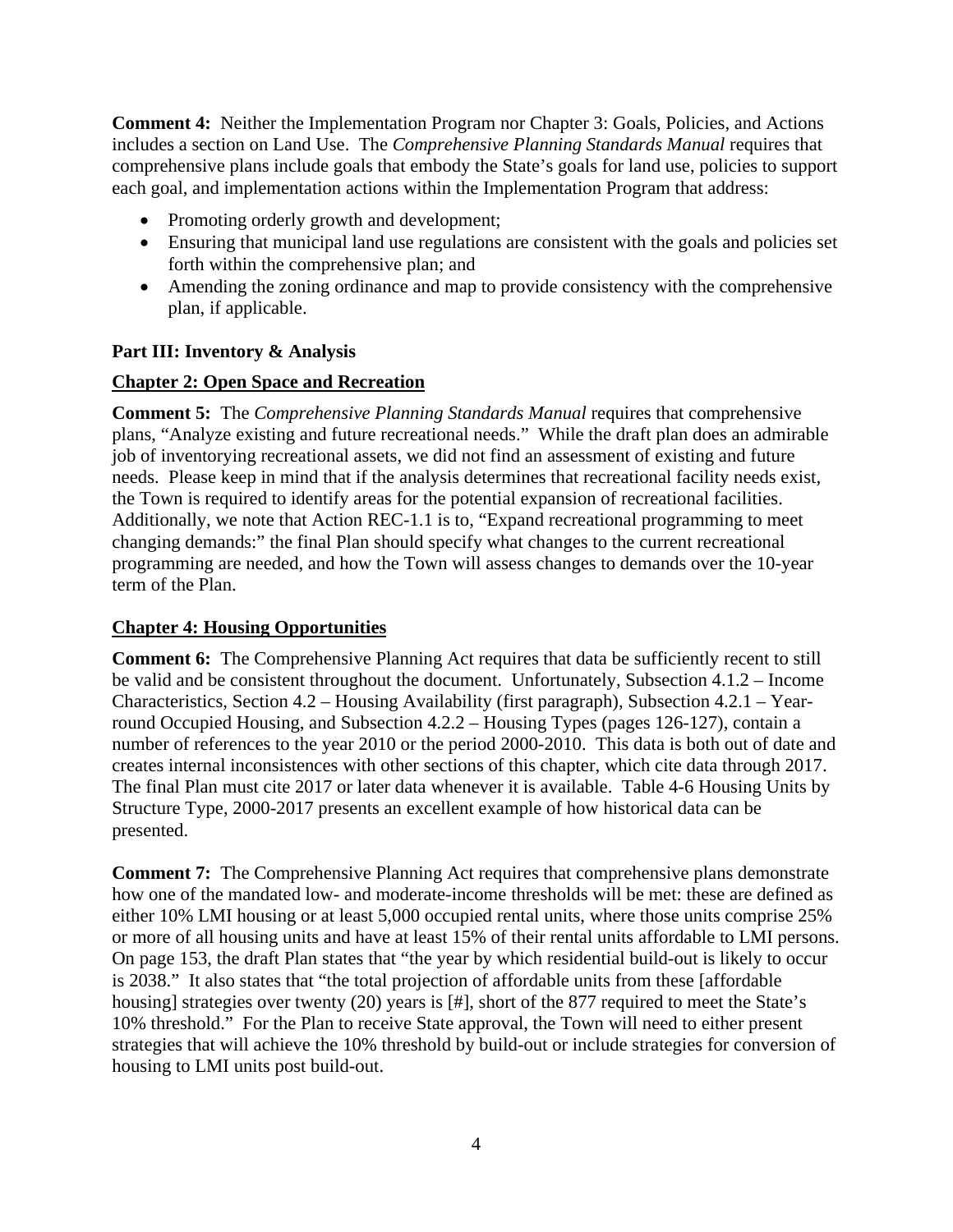While not required for State approval, Rhode Island Housing provided the following suggestions:

- Strategy 1.2 Comprehensive Permit Ordinance (page 145) is unclear. It notes that in 2010, the Town identified the need to review the comprehensive permit strategy but does not provide the result. Overall, this strategy is worth developing further, particularly where it is noted to "identify parcels most suitable for development under comprehensive permits" and efforts to make the comprehensive permit review process more efficient and effective.
- Strategy 3.1 Historic Mill Overlay District (page 150) notes that, "...there has not been much redevelopment." Lincoln has a mill overlay district that includes an affordable housing requirement. It might be worthwhile for the Town to reach out to Lincoln to learn more about their overlay and if there are opportunities to improve Westerly's overlay ordinance.
- "Accessory dwellings in residential zones" is noted briefly on page 154. The Town should consider making this a larger strategy to create affordable housing, or at least housing within financial reach.

## **Chapter 10: Existing Land Use and Zoning**

**Comment 8:** There is an internal inconsistency between Table 10-1 Existing Land Cover, 2011 (page 222) and the 2011 Land Cover Map LUZ-M1. Additionally, the land use / land cover descriptions are inconsistent with the Anderson Level III coding that is used for the map. Most disconcertingly it appears that the "Conservation, Recreation, and Open Space" category includes both protected and unprotected land giving a false impression that 54% of Westerly's land area has some form of protection from development. Furthermore, it is not clear how the Town calculates the 10,221 acres shown in Table 10-1 but reports only 4,760 acres as being zoned Open Space and Recreation or Commercial Recreation (page 230).

An additional concern is the Table's reporting of "Vacant" land which the draft Plan states includes "visible wetlands." We are not sure what is meant by "visible" wetlands and whether it differs from what is reported on the Map or elsewhere in the Plan.

To remedy this situation, we recommend that Section 10.1 – Existing Land Use be revised to more closely follow the RIGIS Land Use / Land Cover (LULC) descriptions attached to this letter. Most importantly, the Plan needs to be clear about land that some type of conservation protection from development and land that, although reported as undeveloped, has no conservation protection.

## **Part IV Mapped Figures**

**Comment 9:** On Public Facilities Map SAF-M1, there are five sites simply labeled as "Municipal Facility." The final Plan will need to identify what these facilities actually are.

**Comment 10:** The *Comprehensive Planning Standards Manual* requires that comprehensive plans contain one or more maps that illustrate:

• The areas that would currently be inundated in the event of a 1% and 0.2% storm as they appear on the most recent Federal Emergency Management Agency Flood Insurance Rate Maps;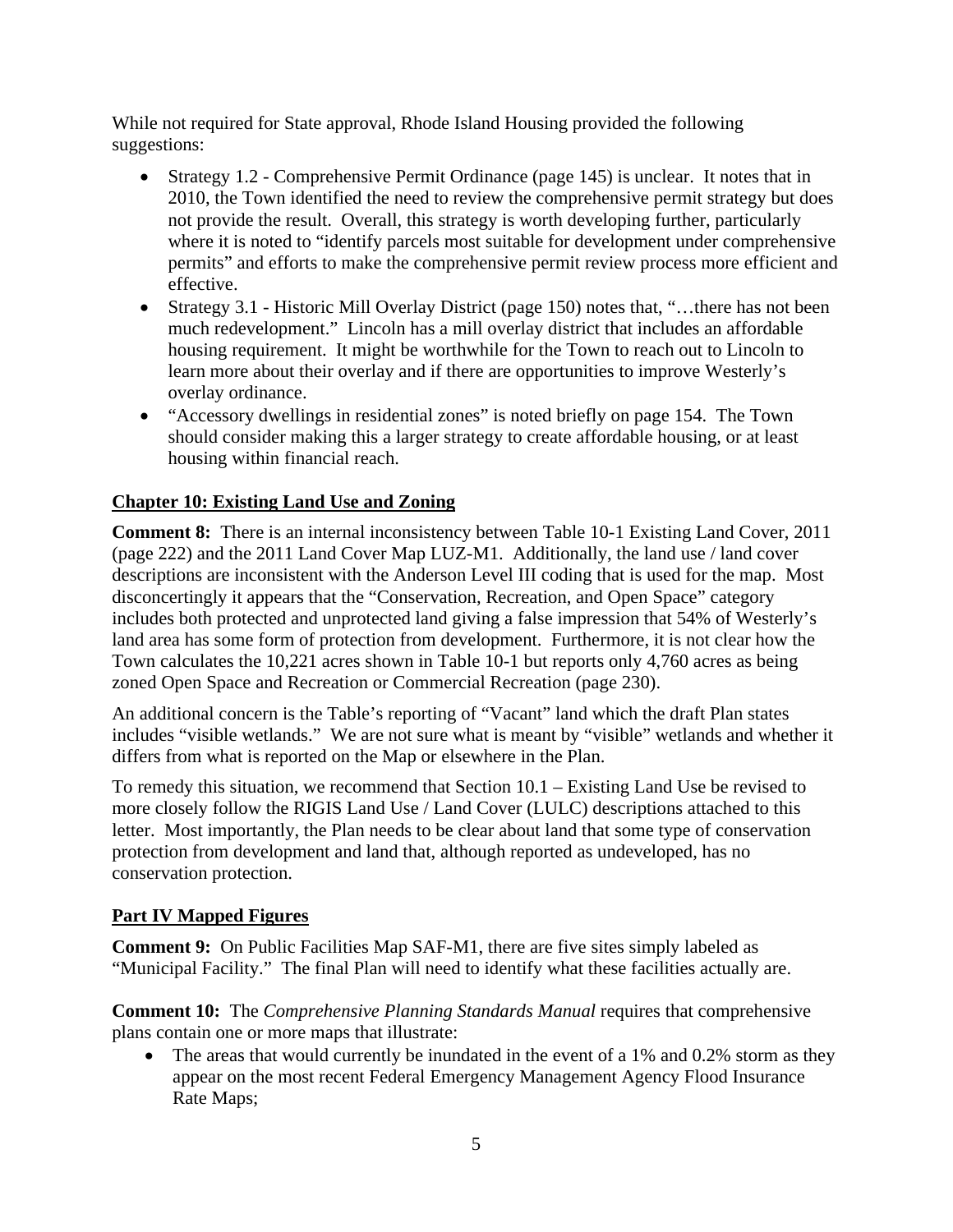- The areas that would be inundated in the event of Category 1 through 4 hurricanes; and
- The areas that are projected to be inundated due to 1', 3', and 5' of sea level rise.

The draft Plan does contain Natural Hazards and Mitigation Map HAZ-M1 that partially addresses these requirements. However, the final plan will need to have each of the above categories clearly and specifically illustrated on one or more maps. We strongly recommend that the Town display the information on two or more maps to minimize overlapping symbols and make the maps easier to read.

**Comment 11:** It does not appear that the draft Plan addresses the State's Comprehensive Planning Standard requirement that comprehensive plans illustrate the effects of sea level rise on saltwater marshes, including potential losses and migration areas, by including maps showing:

- The marsh areas within the community that are likely to be lost in the event of 1', 3', and 5' of sea level rise, and
- The areas within the community to which marsh is likely to migrate in the event of  $1', 3',$ and 5' of sea level rise.

Although Sea Level Affecting Marshes Model Map HAZ-M2 does display areas of 1', 3', and 5' of sea level rise, they are very difficult to distinguish due to the scale of presentation and the fact that each category is displayed as a shade of blue. Ideally, the final Plan would display this information as a series of enlarged inset areas (see HAZ-M1 as an example). At a minimum, the final Plan should display each category in clearly distinguishable colors. In addition, the final Plan must identify areas within the community to which marsh is likely to migrate in the event of 1', 3', and 5' of sea level rise.

**Comment 12:** Public Facilities Map SAF-M1 includes five sites simply labeled as "Municipal Facility" without naming the specific facility. In addition, Municipal Facility symbols appear to be covering at least two other symbols featured on the map. (The Active Solid Waste Facility symbol is almost entirely covered as is a Library symbol.) The final Plan will need to clearly identify all facilities.

**Comment 13:** On Zoning Map LUZ-M2, both "High-Density Residential 6" and "Residential 6" are listed in the legend. We could not find a reference to Residential 6 in the draft Plan's list of zoning districts. The final Plan will need to ether remove the incorrect designation from the map or include a description of the zone in the text.

While not approvability issues, the draft Plan notes that only 20 acres remain zoned "Planned Unit Development." Given the limited acreage and scale of the map, we recommend that a highly visible color be used to display this category. Also, is it correct that a "Planned Resort Facilities Development" district has not yet been included on the Town's Zoning Map?

**Comment 14:** It appears that Zoning Overlays Map LUZ-M3 is missing the Town's Aquifer Protection Overlay District. In addition, the map displays an "Airport Overlay 1" and "Airport Overlay 2". The Town's Zoning Ordinance makes no such distinction, nor is there any explanation in the text. The final Plan will need to present a complete and correct map of the Town's Overlay Districts.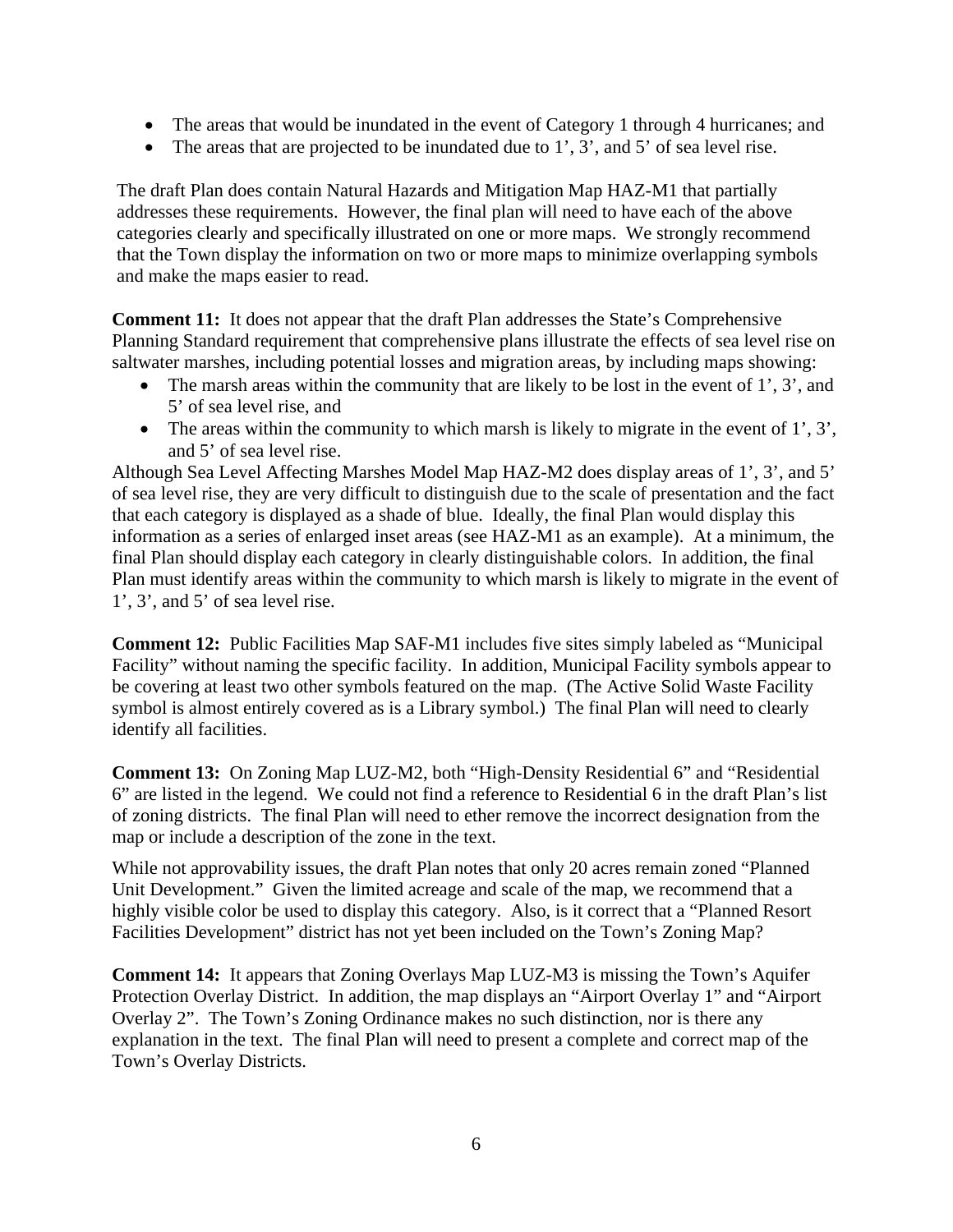## **II. COMMENTS AND SUGGESTIONS TO ENHANCE ACCURACY, READABILITY, AND USABILITY**

## **General**

**Comment A:** Part 1 of the draft Plan contains a Chapter 1, Chapter 2, and Chapter 3; additionally, Part 3 of the draft Plan contains a Chapter 1, Chapter 2, and Chapter 3. To minimize possible confusion and to make referencing parts of the Plan simpler, we recommend that duplicate numbering of chapters be avoided.

**Comment B:** The draft Plan places all the maps in a standalone section near the end of the Plan rather than within the relevant text that pertains to the map. Doing this makes the Plan disjointed, requiring the reader to scroll back and forth (or flip pages in a paper copy). We recommend placing the maps within the appropriate sections of the narrative. As noted in Comment 1, the Future Land Use Map is required to be included in a unified Land Use component of the Plan.

**Comment C:** Many tables and figures use white lettering against a light blue background which makes them difficult to read. Please use darker letters against a light background and vice versa.

**Comment D:** The draft Plan is very lengthy (267 pages). It takes a lot of time to get through the whole document, especially with a format including multiple parts on the same topics in multiple places. While the draft Plan provides much useful information about the Town, there is also a considerable amount of information that is not specifically relevant to Westerly. For example, from the Economic Vitality chapter: "A 2015 study of the contribution of agriculture to the Rhode Island economy estimated that agriculture and plant-based industries in Rhode Island are responsible for \$2.5 billion of annual sales and more than 15,800 jobs. Total indirect (spillover) effects were \$1.89 billion and 7,736 jobs. Combining these figures provides a total economic impact of \$4.39 billion and 23,562 jobs State-wide."

We urge the Town to consider deleting this type of extraneous or tangential material from the final Plan, as well as seeking opportunities for consolidation and elimination of redundancies.

In particular, Part I, Chapter 3: Goals, Policies, and Actions is redundant to Part II Implementation. Consider deleting this Chapter to reduce the overall length of the Plan.

**Comment E:** The draft Plan includes many interesting photos of areas and features in Westerly; consider adding captions to explain them.

**Comment F:** The issue of preserving views of the night sky and the impact of excessive night lighting on wildlife is increasingly important. Please consider addressing this topic in the final Plan. The Department of Environmental Management offers the following recommendations:

- Include an action for a public campaign to promote dark skies for human health and wildlife as well as preserving our dark sky heritage, including information about physical safety and health.
- Include an action for a Dark Sky ordinance to address outdoor lighting. Neighboring Charlestown as well as Block Island have had Dark Sky ordinances for years, and South Kingstown discusses dark skies in its recently revised comprehensive plan. Tiverton just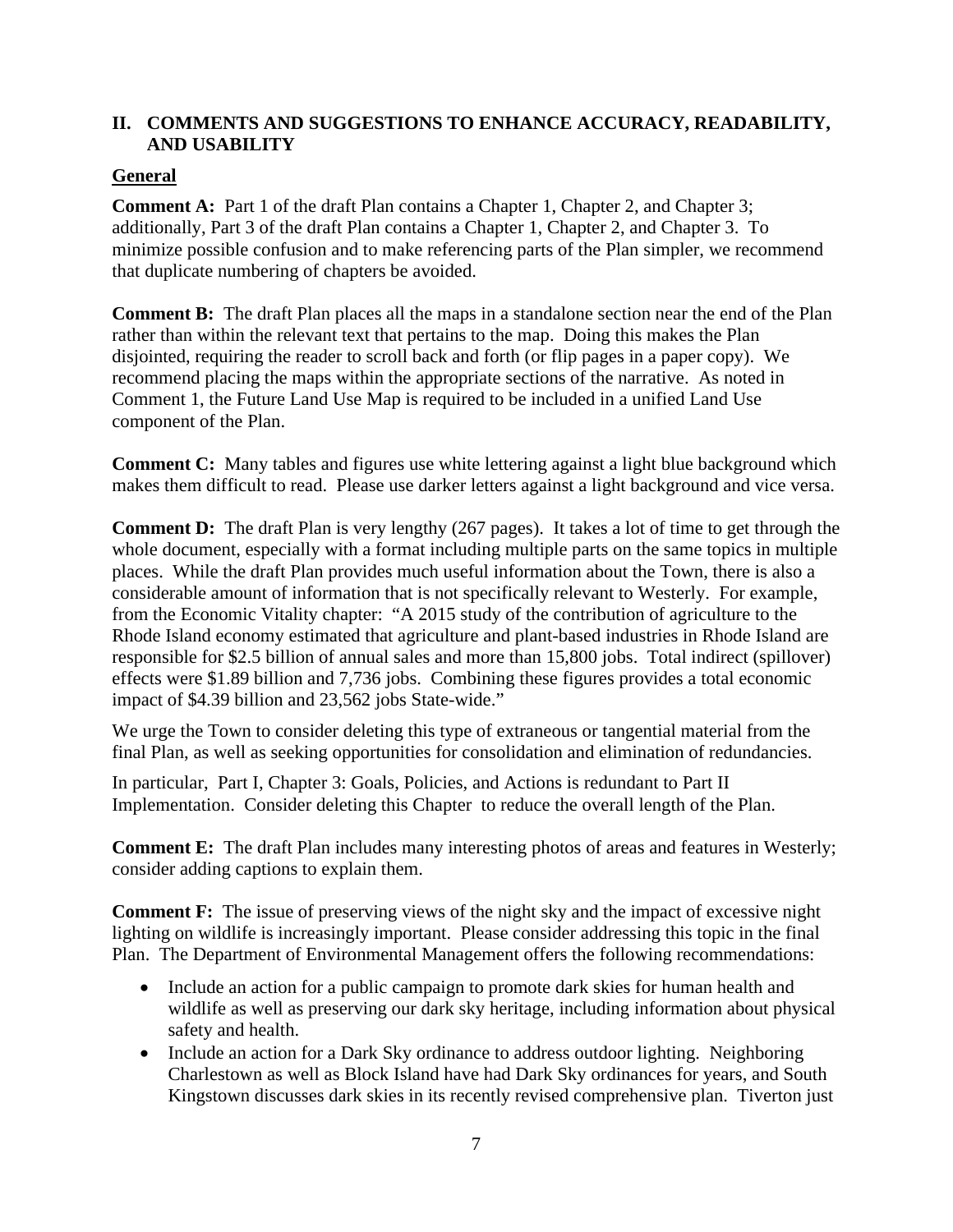implemented an ordinance as well, so there are several local examples to look to. (If the Town does pursue this action, please be aware of recent science on the impacts from blue light as well, as numerous existing ordinances predate this science.)

For more information and resources, please feel free to contact Amanda Freitas at amanda.freitas@dem.ri.gov.

### **Part I Vision & Strategies**

#### **Chapter 2: Overview**

**Comment G:** On page 33, under Stormwater, the draft Plan states:

"The stormwater collection system located in Downtown Westerly has experienced several failures in the recent past. A study followed by a systematic prioritized program to address this issue is immediately necessary. Implementation of new federal mandates with respect to stormwater management and its costs need to be understood and planned for."

Westerly has had a stormwater management plan in place under a RIPDES MS4 Stormwater General Permit since 2004, and there are no new federal mandates that we know of. Furthermore, we understand that Westerly produced a *Stormwater Utility District Feasibility Study Final Report* dated December 2011; might there be information or recommendations from that report that are still relevant? Consider revising this section accordingly.

#### **Part II Implementation and (and Part I, Chapter 3: Goals, Policies, and Actions)**

**Comment H:** Timeframes for implementation are listed on page 57. Please specify the shortterm timeframe e.g. "Short-term (ST) - Some major actions will be accomplished in a relatively short period of time (less than five years) since they will signal early success…"

**Comment I:** Action NAT-1.2.H indicates that the Town should "Include Urban Coastal Greenway regulations." It appears that this action is referencing the CRMC's Urban Coastal Greenway requirements that are part of the *Metro Bay Region SAMP* (see 650-RICR-20-00-5). If so, these requirements apply only to the Metro Bay Region (Providence Cranston, Pawtucket, and East Providence). However, the Town could integrate similar regulations within it zoning ordinances, but the current action would need to be revised to clearly state that the action will involve amending its ordinances.

## **Part III Inventory & Analysis**

#### **Chapter 1: Sustainable Natural Resources**

**Comment J:** Subsection 1.3.1 – Domestic and Industrial Wastewater Stressors (page 87), includes discussion of Onsite Wastewater Treatment Systems (OWTS) and cesspools. (Industrial wastewater does not appear to be mentioned at all.) This topic is also discussed in Chapter 7, Section 7.2 Wastewater Systems. We recommend that the Town look for opportunities to consolidate information where possible and utilize cross-references.

Also, in the same subsection, please correct the third paragraph, last sentence, as follows: Improperly designed or failing systems can contribute pollutants in the form of nitrates**,** (excessive nutrients**,** and fecal coliform bacteria) to nearby surface waters or groundwater.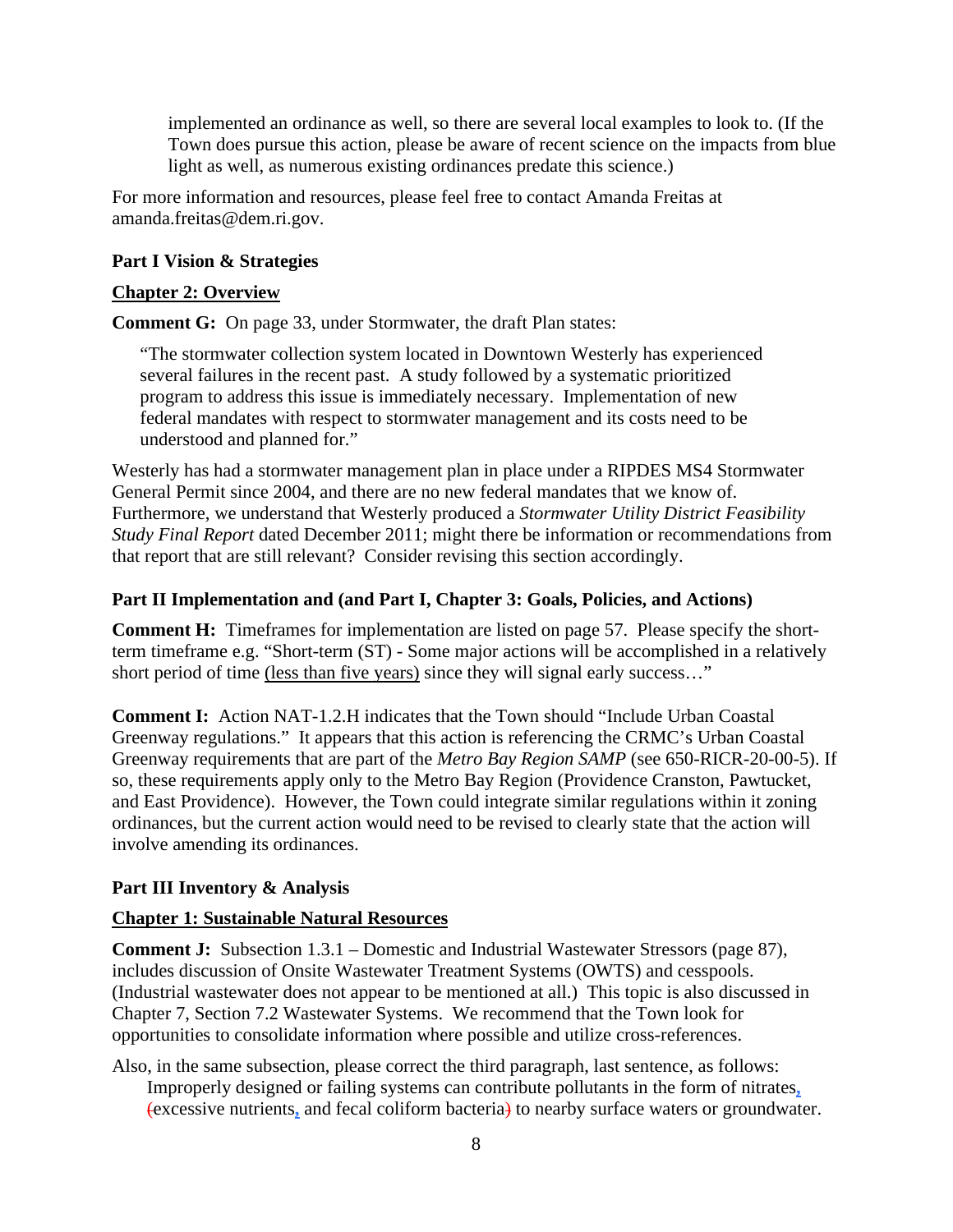**Comment K:** Subsection 1.3.2 – Wellhead Protection (pages 87-88) provides a link to map NAT-M1 but it also refers to mapped areas such as wellhead protection areas, aquifer recharge areas, groundwater reservoirs, groundwater recharge areas, and wellhead protection areas, not all of which are found on that map. As was previously mentioned, we recommend placing maps within the appropriate sections of the narrative. At a minimum, this section should provide links to all maps that address surface and groundwater quality resources.

**Comment L:** Subsection 1.3.3 – Stormwater Management (page 89) – The last paragraph of this section needs several corrections/clarifications:

- Generally, RIDEM has jurisdiction for almost all projects in Westerly that trigger regulatory requirements for stormwater. CRMC has jurisdiction for stormwater requirements under the Red Book (650-RICR-20-00-1.3.1(F)) only when a project is located on a shoreline feature or the 200-foot contiguous area, or triggers one of the jurisdictional watershed activities as defined in the Salt Pond SAMP (reference 650- RICR-20-00-3). The CRMC's regulatory jurisdiction is specified in the Westerly Zoning Ordinance at § 230-53(D).
- In addition to the RIPDES stormwater permitting programs, the RIDEM and CRMC implement the requirements of the RI Stormwater Management, Design, and Installation Rules for development and redevelopment projects meeting certain criteria. The purpose of these rules is to provide standards for planning, designing, and installing effective stormwater best management practices (BMPs) to effectively manage the impacts of stormwater and prevent adverse impacts to water quality, habitat and flood storage capacity. These rules require a stormwater management site plan for review by State and local government.

**Comment M:** Subsection 1.3.4 – Flooding (pages 89-90), the Rhode Island Emergency Management Agency recommends deleting the sentence: "As of the date of this Plan's publication, Class 7 was the highest class rating achievable in Rhode Island." Although this is what has been communicated to municipalities, and it is unlikely that a community would score higher than Class 7 in Rhode Island, it is technically possible to do so. Please feel free to contact Samantha Richer at [Samantha.Richer@ema.ri .gov.](mailto:Samantha.Richer@ema.ri.gov) if you have questions about this.

In this same subsection, consider mentioning that the one-percent annual chance flood (a.k.a. 100-year flood) is changing due to factors such as sea-level rise and more frequent, intense storms.

Also, the last paragraph in this subsection incorrectly states, "Mandatory flood insurance purchases apply for developments within zones A and V." Please delete this sentence or revise it to state that for properties with *federally-backed mortgages*, mandatory flood insurance purchase applies.

**Comment N:** In Section 1.5 – Agriculture (page 96), consider mentioning that although agriculture is highly valued, it does have the potential to negatively affect water quality and aquatic habitats if conservation practices are not used to protect these resources.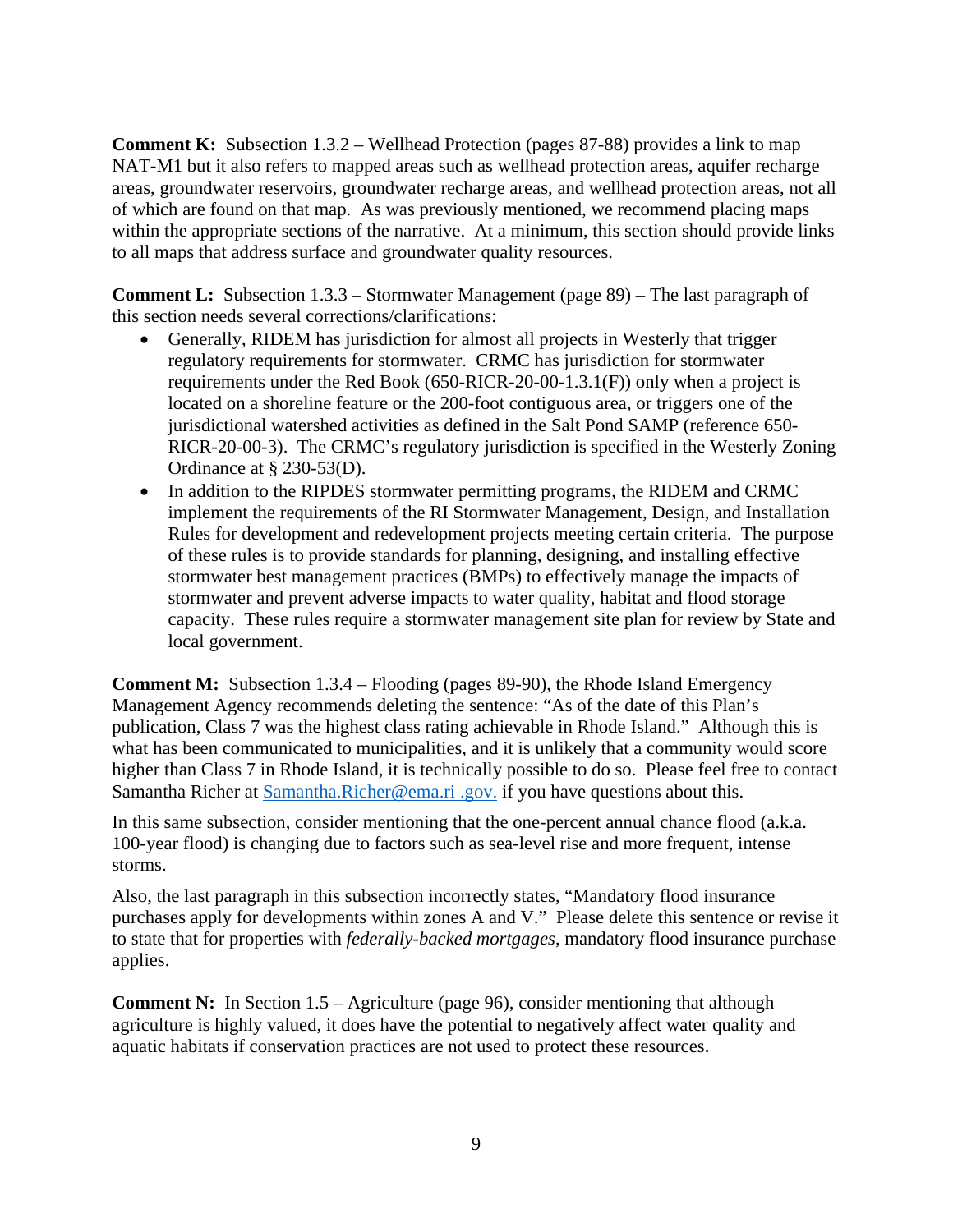**Comment O:** In Subsection 1.5.1 – Aquaculture (page 97), consider mentioning that CRMC is the primary permitting agency for marine aquaculture. Also, there are 13.35 acres of aquaculture in Winnapaug Pond between two lease holders. The Town might also want to point out that, in order to support aquaculture, good water quality is needed.

**Comment P:** We appreciate what the Town has included in Section 1.6 – Natural Habitats and Vegetation (page 98), and the inclusion of the *RI Wildlife Action Plan's* Conservation Opportunity Areas on Natural Resources Map NAT-M1. However, we recommend that you take the opportunity to strengthen this portion of the Plan. For example, the draft Plan does not discuss the Conservation Opportunity Areas, what they mean, or what the Town might use the information for. Additionally, this analysis should be used in developing actions for implementation. Please feel free to contact Amanda Freitas at RIDEM (amanda.freitas@dem.ri.gov) for more information.

This section of the draft Plan would also be an appropriate place for the Town to explain what it does to protect/manage these resources. For example, the role of local land use and development regulations or any local open space acquisition program could be included.

**Comment Q:** Subsection 1.6.2 – Buffer Zones (page 99), states, "RIDEM requires a 50-foot buffer around wetlands and 100- and 200-foot buffers from riverbank wetlands adjacent to rivers and streams, depending on the width of the watercourse." However, DEM is finalizing revised wetland regulations that require a buffer of 200 feet outward from the edge of a river, stream, or drinking water supply reservoir and 100 feet outward from all other wetlands. We suggest that this pending revision be mentioned or footnoted.

**Comment R:** Subsection 1.6.6 – Rare Species and Unique Habitats (page 101), mentions that map NAT-M1 shows significant Natural Heritage Areas which existed in Westerly as contributed to RIGIS by RIDEM in spring 2016. Please be advised that this layer has been updated. If you cannot locate it on RIGIS, you may contact Paul Jordan at RIDEM (paul.jordan@dem.ri.gov).

**Comment S:** Subsection 2.2.1 – *South County Greenspace Protection Strategy* (pages 107- 108): While the *South County Greenspace Protection Strategy* is an excellent document, it dates to 2003. It may be worth mentioning that it should be updated with a more contemporary refence to current open space policies and strategies of RIDEM.

## **Chapter 2: Open Space and Recreation**

**Comment T:** There appears to be some tension in this chapter between open space for active recreational use and open space for conservation/protection. Section 2.2 Regional Conservation Plans and Strategies (page 107) states, "In achieving regional goals for open space, there is a need to understand that there may be limiting factors such as road widths, traffic constraints, topography, existing environmentally sensitive areas and availability of funds." While "topography" and "existing environmentally sensitive areas" may be limiting factors for developing a recreational area, they would not be so for conservation purposes. Please revisit this section and clarify.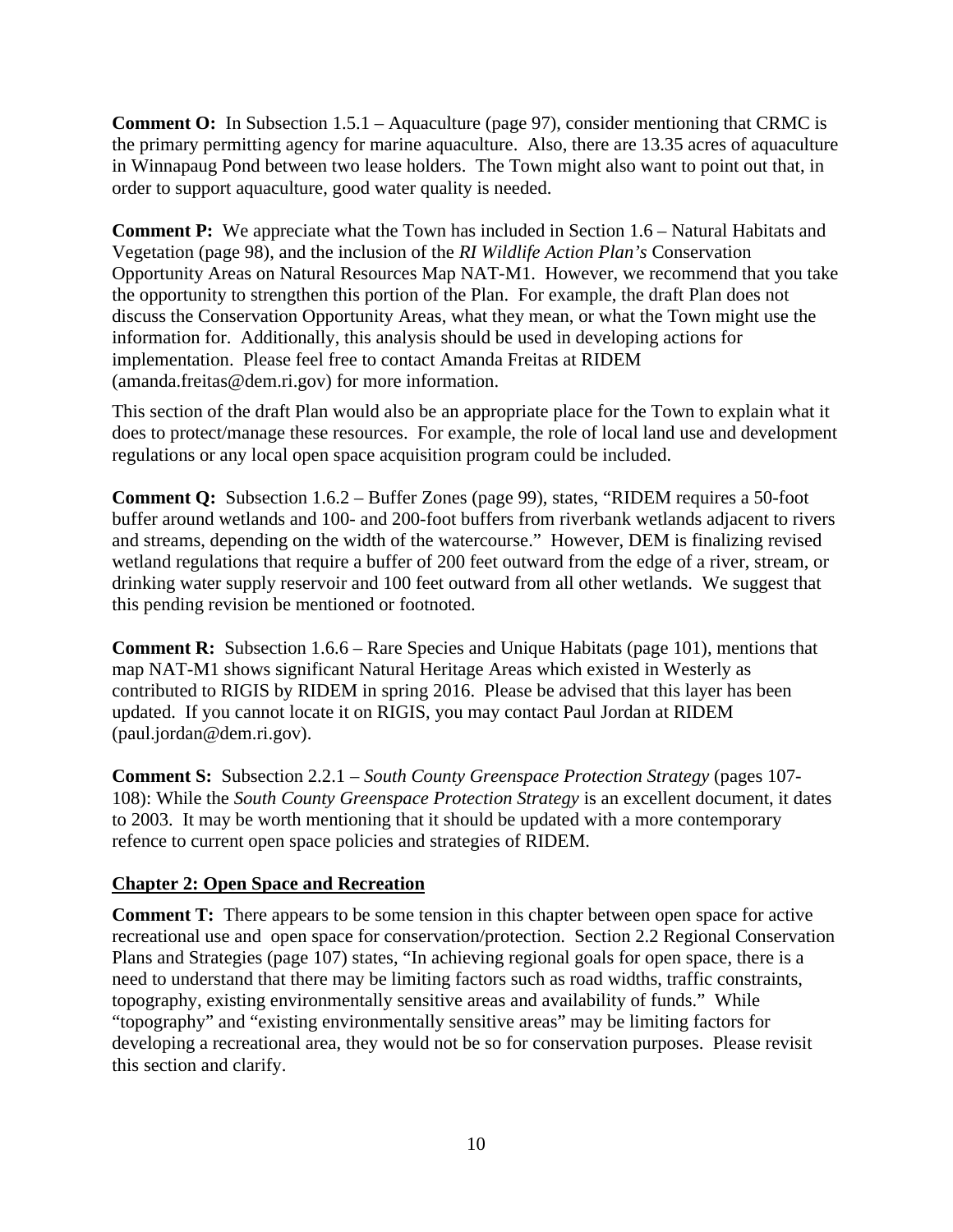## **Chapter 3: Historic and Cultural Resources**

**Comment U:** As noted in the draft Plan, Westerly has a wealth of historic and cultural resources; please consider adding a discussion of any current or potential future threats to these resources.

## **Chapter 4: Housing Opportunities**

**Comment V:** Throughout the housing section, the median assessed value of homes is noted. While this is useful, we recommend the final Plan also include the median home sales price, which could be significantly different from the assessed value.

**Comment W:** Please review Table 4-16 Existing and Projected LMI Housing Deficits and accompanying text on page 141 for accuracy and consistency. Please explain why the buildout estimate in this section (10,648) differs from the buildout estimate found in Table 10-3 Buildout Analysis, 2016 (page 232) which gives a buildout projection of 14,188. We suspect that this has to do with seasonal occupancy, but it is unclear from the text whether this is correct or not.

**Comment X:** Section 4.4 – Homeowner Market (page 129) and Subsection 4.6.2 – Home Values (page 132) both discuss house valuation and re-evaluation. Please review for consistency between these sections. The Town may wish to consider combining them to avoid redundancy and improve readability.

**Comment Y:** On page 134, in Subsection 4.6.3 – Cost Burden and Unmet Affordability Needs, the draft Plan states, "…while CHAS data is a product of the US Census Bureau in partnership with HUD and there are no known suitable alternatives for providing this housing data..." Please be advised that the Division of Statewide Planning does provide individualized municipality data on our website. Westerly's data can be viewed at: [http://www.planning.ri.gov/documents/comp/data-sheets/DataSheet\\_Westerly2017.pdf](http://www.planning.ri.gov/documents/comp/data-sheets/DataSheet_Westerly2017.pdf)

**Comment Z:** The Plan states inclusionary zoning may provide up to 243 units through buildout. Since this is not a new strategy it should be noted how many units inclusionary zoning has created in the past. This strategy also notes that due to changes in the administration of fees-inlieu, the town must revisit those options. It's not clear what change they're referencing.

**Comment AA:** We are concerned that Strategy 3.2 Locally Designated Growth Center (page 150) is misleading. In particular, we are concerned with the characterization, "In an era of fiscal constraint, the State has targeted much of its infrastructure and redevelopment grant funding towards locally designated Growth Centers…" and the statement, "The State of RI has designated Bradford as a potential Growth Center."

While this office is strongly supportive of a policy to "target" State infrastructure and grants to locally-designated and State-approved growth centers, there is no such policy in place. Some agencies may consider growth centers in their funding or project considerations, but it is not required or universal. In addition, the State has not "designated" Bradford as a potential Growth Center. In *Land Use 2025*, a number of villages around the state were identified as potential growth centers; however, *Land Use* 2025 notes, "The 'Centers' depicted are for illustrative purposes and are not intended to designate specific geographic boundaries."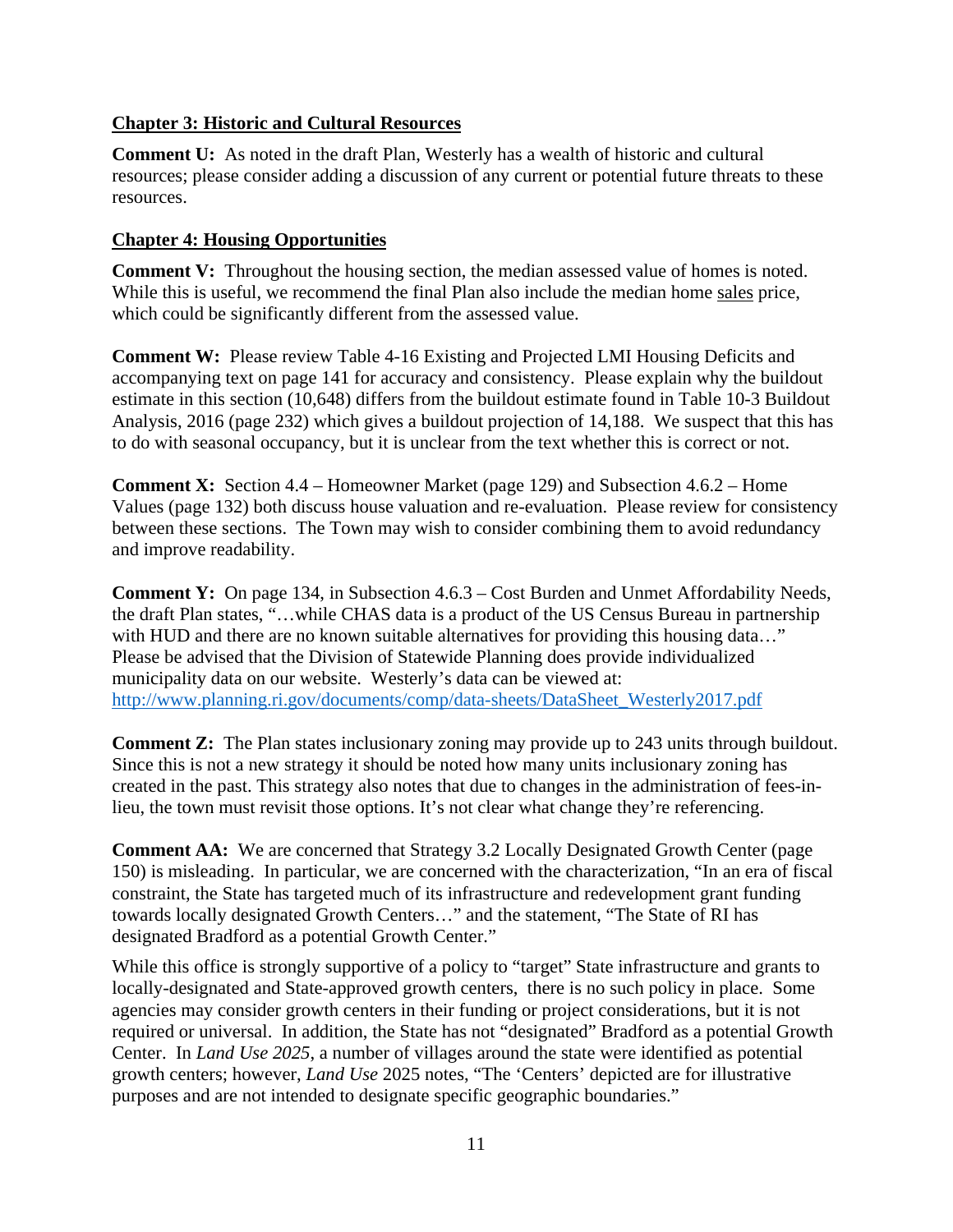## **Chapter 5: Economic Vitality**

**Comment BB:** The RI Department of Labor and Training website for a "State of the State" snapshot of Westerly [\(www.dlt.ri.gov/lmi/pdf/stateofstate.pdf\)](http://www.dlt.ri.gov/lmi/pdf/stateofstate.pdf) may be useful as you finalize this chapter.

**Comment CC:** In Subsection 5.2.7 – Tourism (page 160) the draft Plan discuss Washington County tourism 2002-4. Data that old is not meaningful. Please reference more recent data or delete.

**Comment DD:** Consider adding a chart or graph that shows the unemployment rate in Westerly over the past fifteen or twenty years.

**Comment EE:** Figure 5-1 Median Income by Select Household Sizes, 1999-2017 (page 166): For accuracy, these amounts should be adjusted for inflation. Consider adjusting them to one "dollar year," such as 2017.

## **Chapter 7: Infrastructure and Energy**

**Comment FF:** In Subsection 7.5.2 Future Alternative Energy, the Plan mentions that the Town adopted regulations for wind energy systems in September 2006. Please consider including an action item to review the Town's wind ordinance for possible updating. The reason for this is that newer turbines provide more power on average, and there are improved best management practices to protect birds, bats, etc. that were not available in 2006.

## **Chapter 8: Transportation**

**Comment GG:** On pages 202 (1st paragraph) and 204 (2nd paragraph), there are references to a 2010 Comprehensive Plan survey. In addition, there is a reference to a 1995 Brown University study. Given the ages of the survey and study, we recommend that references to them be deleted.

**Comment HH:** Statewide Planning applauds the Town's efforts to establish a bike path generally aligning with Shore Road, Atlantic Avenue, Weekapaug Road, and Winnapaug Road (Section 8.5 Cyclists and Bikability, pages 206-207). If the Town has not already done so, please review the draft Statewide Bicycle Mobility Plan (July 2019) for opportunities for coordination and implementation . The draft *Statewide Bicycle Mobility Plan* has a section that discusses Recommended Local and Statewide Policies and Programs (Chap. 4.3) and provides a toolkit for candidate bicycle treatments (Chap. 3.2.1) that can be used by local agencies to develop conceptualize bicycle improvement projects. The draft Plan can be found at <http://www.planri.com/pdf/bmp/RI%20Bicycle%20Mobility%20Plan%20July%202019>

## **Chapter 10: Existing Land Use and Zoning**

**Comment II:** In Subsection 10.3.6 – Zoning Overlays (page 230), the draft Plan directs the reader to the Town's Zoning Ordinance for descriptions. We recommend that the final Plan include at least a brief summation of each overlay zone.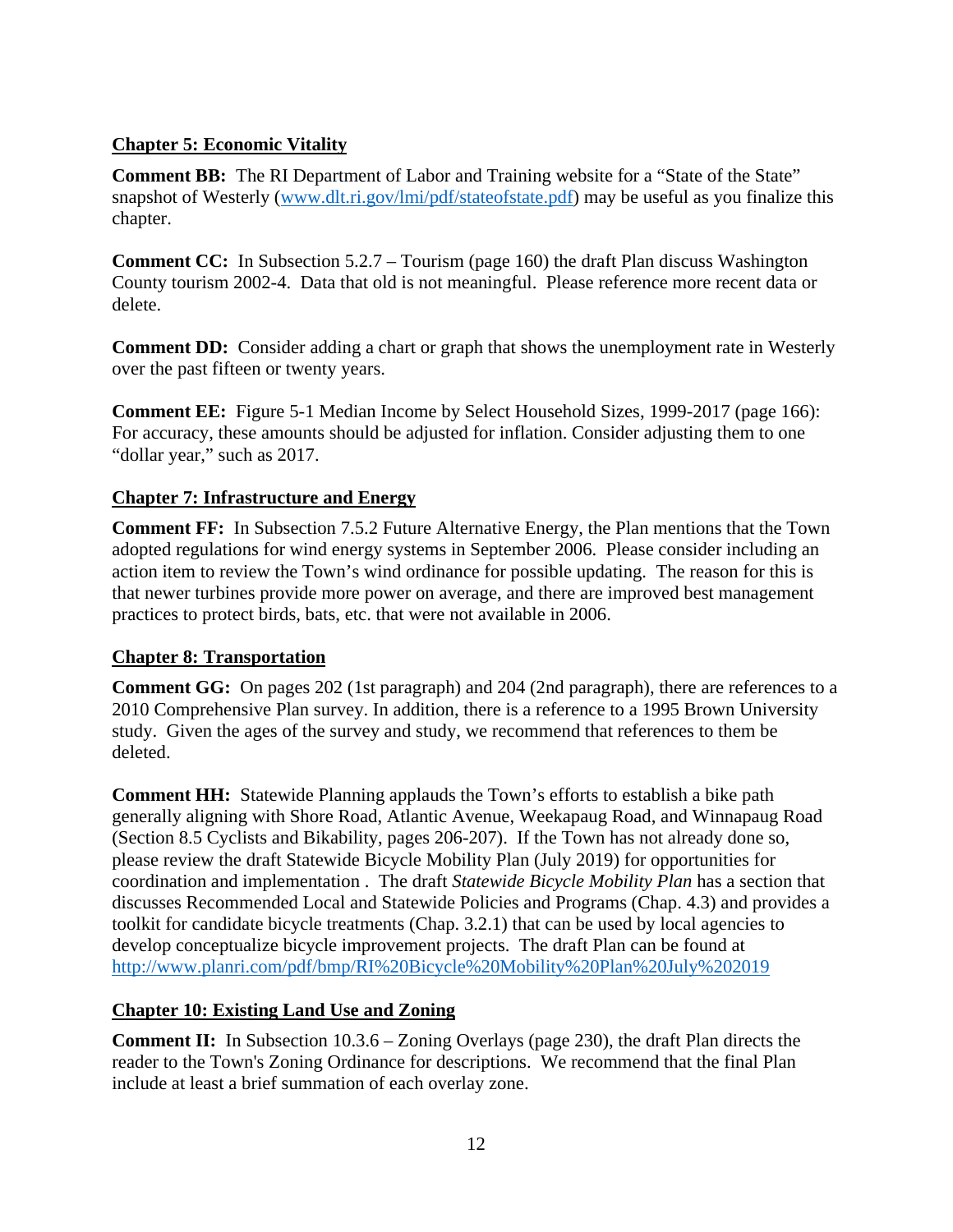## **Part IV Mapped Figures**

**Comment JJ:** It would be helpful to identify the Westerly State Airport on all maps. This is a very noteworthy landmark, allowing readers to orient themselves.

**Comment KK:** Natural Resources Map NAT-M1

- This map includes several overlays which makes it difficult to read. Consider splitting features onto two or more maps. For example, water resources map, open space/habitat resources, coastal resources, etc. At a minimum, we recommend removing the crosshatching from features.
- Items noted in the description on page 86 for this map do not appear to be shown on the map.
- The Estuarine Water Quality Standard Boundary (and the Watershed Boundary) is shown as a polygon in the Legend rather than a line. The Water Quality Boundary is hard to discern as it approaches the shore. We recommend a color and or line pattern that is easily visible. In addition, we could not find where the Estuarine Water Quality Standard boundaries and Special Resource Protection Waters are defined or discussed in the draft Plan, so it's not clear what their presence means as it pertains to goals, policies, and actions nor how they relate to resource protection.

**Comment LL:** It would be extremely helpful if the recreational sites illustrated on Recreation Map REC-M1 were numbered, and either identified on the map itself (as done on the Neighborhoods map) or cross-referenced with the lists of recreational sites listed in the text.

**Comment MM:** On Historic and Cultural Resources Map HCR-M1, the text used to identify the Historic Sites is very difficult to read.

**Comment NN:** Neighborhoods Map NBH-M1 is a bit confusing with repeat numbers for neighborhoods and neighborhood planning areas in the legend, but sometimes only one or the other in the map.

**Comment OO:** The title of Map INF-M3, "Water Service Area" is incorrect. The Town's Water Service Area is shown on map INF-M2. The correct title should be something like "State Designated Urban Services Boundary". In addition, our agency no longer uses the acronym "RISPP"; please delete it from the map legend.

**Comment PP:** Transportation Map TRANS-M1 includes "Bike Path" as a category. While we appreciate Westerly's commitment to biking, as Section 8.5 – Cyclists and Bikability acknowledges, there are no separated bike baths in Westerly at this time. The "bike paths" listed on the map are actually "signed on-street bike routes". Please either remove this category from the map entirely or change the legend from Bike Path to On-Street Bike Route.

## **Comment QQ:** Future Land Use Map FLU-M1

- In the Legend, please change "RISPP" to "State-Designated".
- The maroon color of the Urban Services Boundary line is very difficult to distinguish from roads.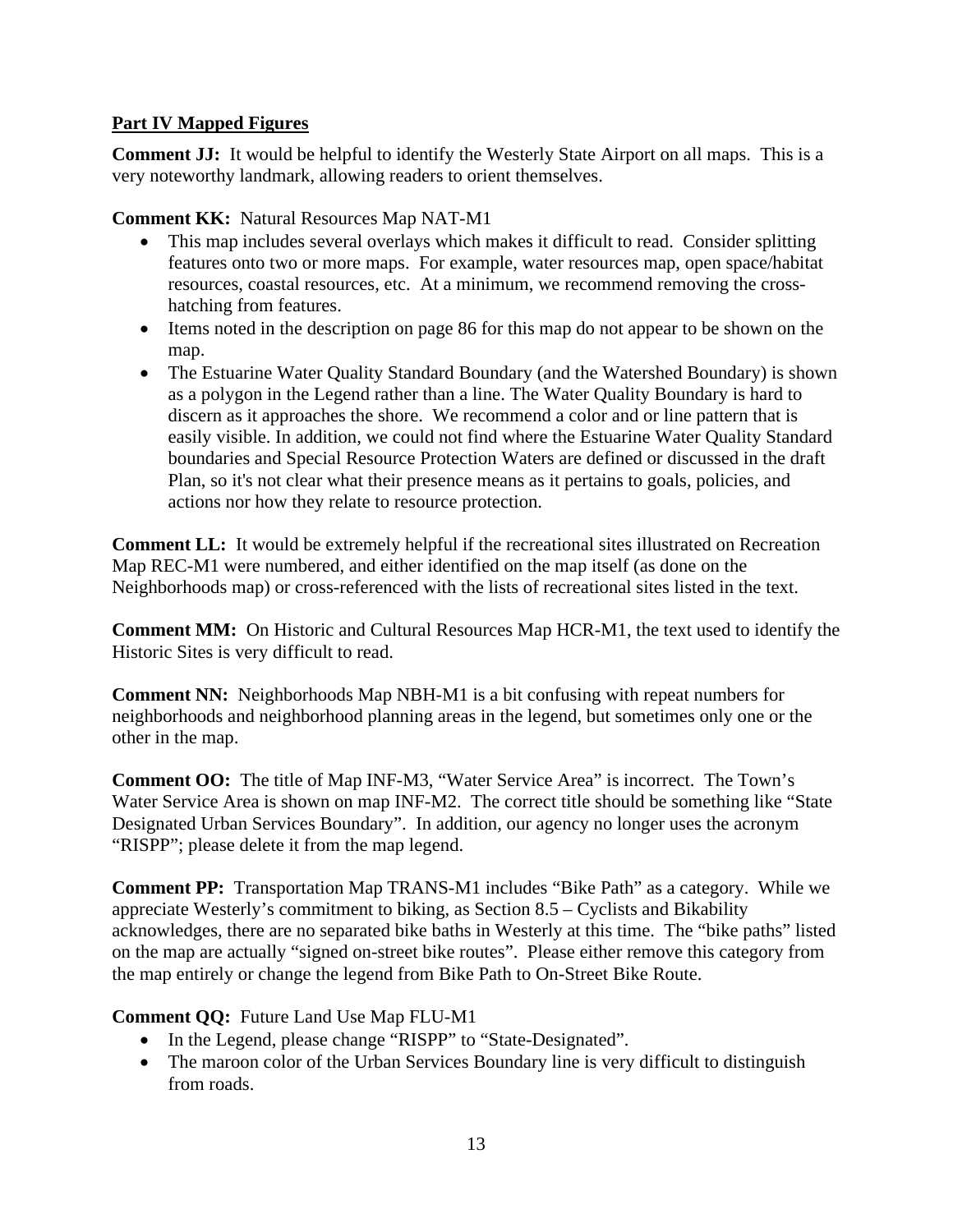• We could not locate the land use "Coastal Commercial"; we recommend that you use a more visible color.

In addition to the above, several additional recommendations from the Department of Environmental Management and the Coastal Resources Management Council are provided in Attachment 1. Also, my staff is submitting electronically an annotated copy of the draft Plan, primarily noting various factual corrections.

As previously mentioned, this is a preliminary review. We have attempted to identify any approvability issues regarding the material provided but there are some items, such as requirements related to the plan's internal consistency and completeness, which cannot be fully evaluated until a full draft is furnished. At the appropriate time, we encourage the Town to provide us the final draft, incorporating revisions made to the current draft. As always, please feel free to contact Kevin Nelson, Supervising Planner, with any questions, concerns, or requests that you may have at 222-2093 or at kevin.nelson@doa.ri.gov.

Yours truly,

Just Cop

Meredith Brady Associate Director

cc: Kevin Nelson Roberta Groch, AICP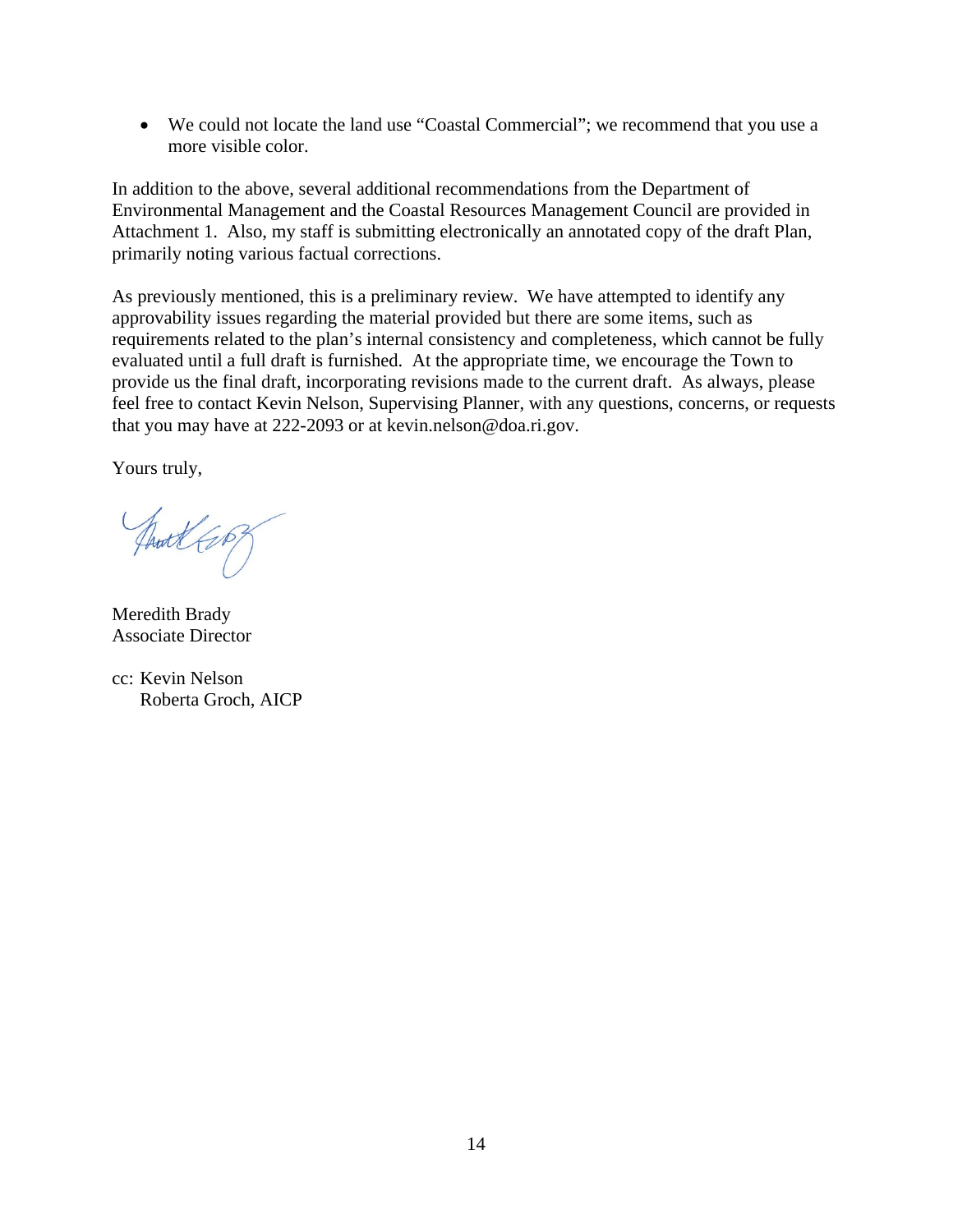## **Attachment 1**

RIDEM offers the following information and recommendations pertaining to the Town's Implementation Program:

**Action INF-1.1.I** Continue annual communications from Utilities Division informing residents about actions they can take to improve water quality.

**Recommendation:** Please consider including topics such as composting in lieu of bagged fertilizer, minimizing household and outdoor use of chemicals, not washing cars in the driveway, using native plants in lieu of lawns, rain barrels and rain gardens, not flushing medications, and especially septic maintenance in education and outreach efforts.

**Action INF-1.4.E** Revise the Stormwater Management Ordinance to require green infrastructure in new private and public projects during road creation or improvement, installation of pedestrian rights-of-way (including sidewalks) and surface parking areas.

**Recommendation:** In planning roadways, curbing, etc. near forests and especially in areas of known vernal pools, please consider that one way to help vernal pool amphibians where they cross roads during migration and mating season is to design curbs and other measures that don't impede their movement or trap them. One of the best sources on this is [Calhoun and](http://www.nae.usace.army.mil/Portals/74/docs/regulatory/VernalPools/BestDevelopmentPractices20Oct2014.pdf)  [Klemens 2002.](http://www.nae.usace.army.mil/Portals/74/docs/regulatory/VernalPools/BestDevelopmentPractices20Oct2014.pdf) If the Town is interested in identifying places where this may be appropriate, or where seasonal street signs might alert of migration sites, please contact Amanda Freitas at amanda.freitas.dem.ri.gov.

**Action NRG-2.1.A** Require re-vegetation, specifically the re-planting of trees, of properties disturbed through site development to protect carbon sinks, such as forests and fields.

**Recommendation:** This is an excellent action! If not already in place, consider an action to have provisions to minimize limits of disturbance and avoid vegetation loss in the first place, since that is preferable.

**Action TRANS-2.1.A** Revise and establish development standards to promote walkability and require safe, comfortable pedestrian movement within all new construction and redevelopment projects, particularly residential, commercial and mixed uses; and

**Action TRANS-2.1.C** Revise the Land Development and Subdivision Regulations to incorporate improved road design standards as a requirement for the approval of all new public and private street creations and for any opening of existing paper streets.

**Recommendation:** See recommendation for **Action INF-1.4.E** above related to curbing for wildlife in less developed areas of town.

**Policy TRANS-2.2** Ensure that the municipal transportation system, including, but not limited to roads, bridges, and culverts, effectively and resiliently meets the community's needs; and Action RES-1.1.B Work with the State of Rhode Island, the State of Connecticut, the Town of Stonington, the Town of North Stonington, and USACE to re-engineer and prevent potential failure of any bridge(s) evaluated as being structurally deficient in the event of a flood.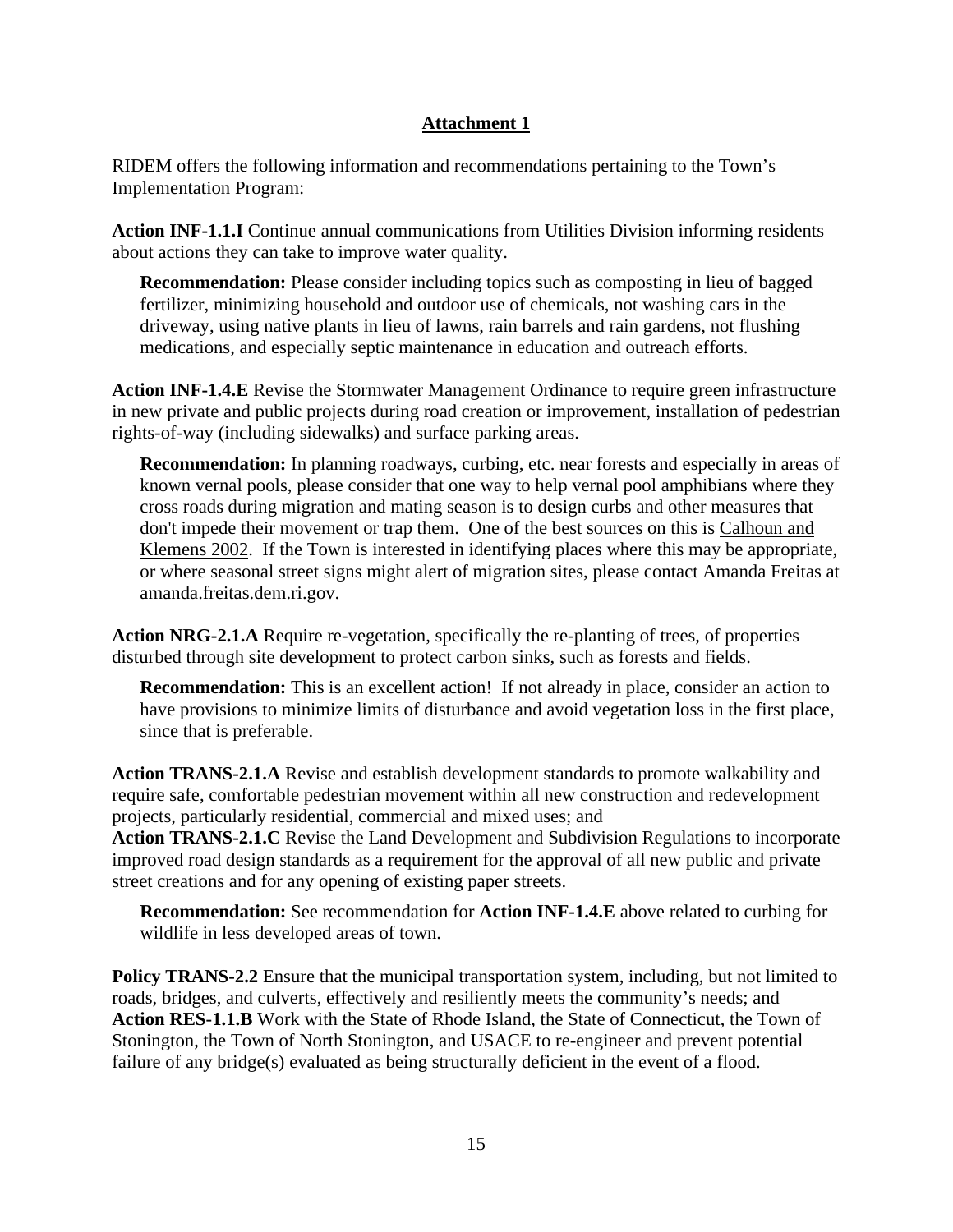**Recommendation:** Especially with culverts and bridges, there's a chance to address resiliency and wildlife connectivity in concert. When such structures are evaluated, please consider aquatic and terrestrial passage as well as flood/structural safety.

**Policy RES-1.2** Anticipate new development, redevelopment, structural elevations, and, if necessary, retreat from coastal shorelines and riparian zones in especially vulnerable areas.

**Recommendation:** At least one other state (in the south) has been referring to retreat as "mobility" to do what was needed without people having a visceral negative reaction. Something to consider in case it might be useful.

**Action RES-1.2.C** Replace native vegetation on publicly owned open space properties within the SFHA when missing, damaged or lost due to storm surge.

**Recommendation:** Consider revising this action to indicate that *all* (not just native) lost or damaged vegetation will be replaced. Only specify that the *replacement* need be native for this to apply.

**Action RES-1.4.A** Secure funding and remove the Potter Hill Dam.

**Recommendation:** Please coordinate with DEM's Division of Fish and Wildlife to minimize impacts to species such as mussels during construction

The Coastal Resources Management Council offers the following recommendation and information:

Consider mentioning the CRMC shoreline change (erosion) maps in Subsection 9.1.7 – Coastal Erosion as they are integral in establishing regulatory and protective setbacks along coastal beaches in Westerly and other coastal communities in the state. They are available at: [http://www.crmc.ri.gov/maps/maps\\_shorechange.html.](http://www.crmc.ri.gov/maps/maps_shorechange.html.) 

In addition, CRMC has developed specific, high resolution, online GIS-based SLR maps to better visualize the local impact of SLR by showing areas of the Town that would be affected by SLR from 1-12 feet. This online map viewer is a better reference than the SLAMM maps for showing effects of SLR. It is available at

[https://edc.maps.arcgis.com/home/webmap/viewer.html?webmap=f176a2def4714f2b986b8c0aec](https://edc.maps.arcgis.com/home/webmap/viewer.html?webmap=f176a2def4714f2b986b8c0aece28cd2) [e28cd2](https://edc.maps.arcgis.com/home/webmap/viewer.html?webmap=f176a2def4714f2b986b8c0aece28cd2)

Finally, the State and coastal communities are being directed to use the online coastal risk assessment tools developed through the Beach SAMP, specifically STORMTOOLS to visualize storm surge and SLR. See:<https://www.beachsamp.org/stormtools/>